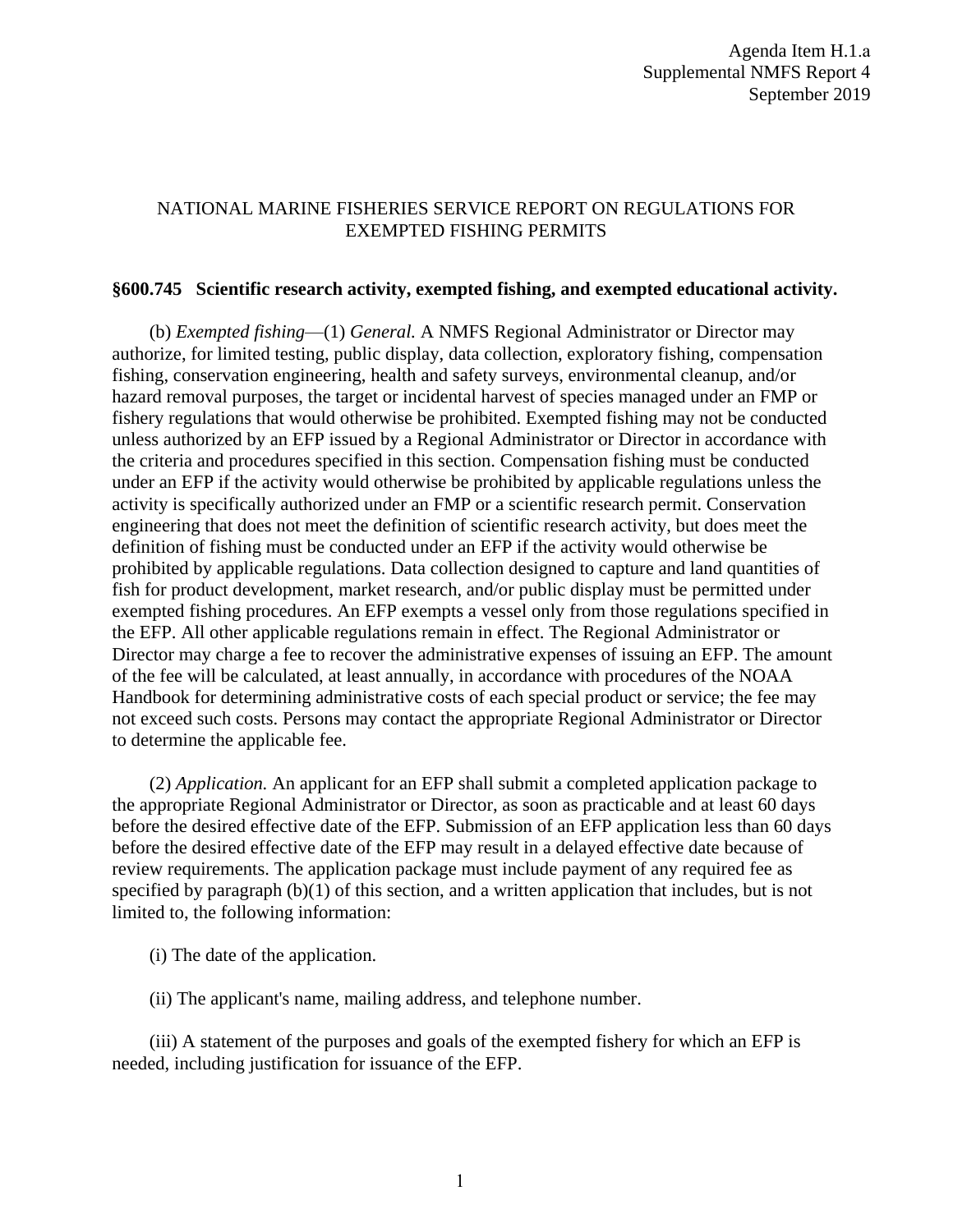(iv) For each vessel to be covered by the EFP, as soon as the information is available and before operations begin under the EFP:

(A) A copy of the USCG documentation, state license, or registration of each vessel, or the information contained on the appropriate document.

(B) The current name, address, and telephone number of the owner and master, if not included on the document provided for the vessel.

(v) The species (target and incidental) expected to be harvested under the EFP, the amount(s) of such harvest necessary to conduct the exempted fishing, the arrangements for disposition of all regulated species harvested under the EFP, and any anticipated impacts on the environment, including impacts on fisheries, marine mammals, threatened or endangered species, and EFH.

(vi) For each vessel covered by the EFP, the approximate time(s) and place(s) fishing will take place, and the type, size, and amount of gear to be used.

(vii) The signature of the applicant.

(viii) The Regional Administrator or Director, as appropriate, may request from an applicant additional information necessary to make the determinations required under this section. An incomplete application or an application for which the appropriate fee has not been paid will not be considered until corrected in writing and the fee paid. An applicant for an EFP need not be the owner or operator of the vessel(s) for which the EFP is requested.

(3) *Issuance.* (i) The Regional Administrator or Director, as appropriate, will review each application and will make a preliminary determination whether the application contains all of the required information and constitutes an activity appropriate for further consideration. If the Regional Administrator or Director finds that any application does not warrant further consideration, both the applicant and the affected Council(s) will be notified in writing of the reasons for the decision. If the Regional Administrator or Director determines that any application warrants further consideration, notification of receipt of the application will be published in the FEDERAL REGISTER with a brief description of the proposal. Interested persons will be given a 15- to 45-day opportunity to comment on the notice of receipt of the EFP application. In addition, comments may be requested during public testimony at a Council meeting. If the Council intends to take comments on EFP applications at a Council meeting, it must include a statement to this effect in the Council meeting notice and meeting agenda. Multiple applications for EFPs may be published in the same FEDERAL REGISTER document and may be discussed under a single Council agenda item. The notification may establish a cut-off date for receipt of additional applications to participate in the same, or a similar, exempted fishing activity. The Regional Administrator or Director will also forward copies of the application to the Council(s), the U.S. Coast Guard, and the appropriate fishery management agencies of affected states, accompanied by the following information: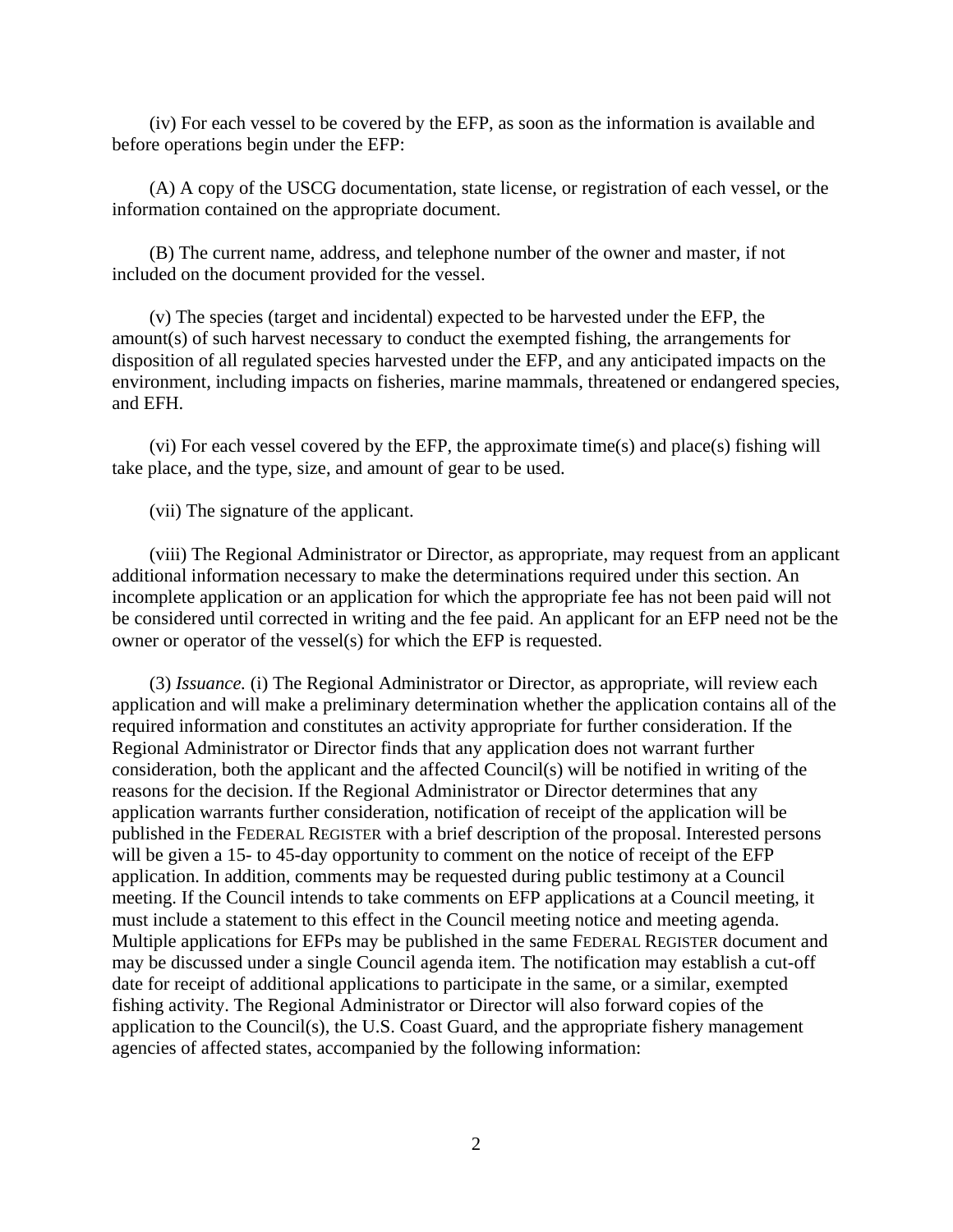(A) The effect of the proposed EFP on the target and incidental species, including the effect on any TAC.

(B) A citation of the regulation or regulations that, without the EFP, would prohibit the proposed activity.

(C) Biological information relevant to the proposal, including appropriate statements of environmental impacts, including impacts on fisheries, marine mammals, threatened or endangered species, and EFH.

(ii) If the application is complete and warrants additional consultation, the Regional Administrator or Director may consult with the appropriate Council(s) concerning the permit application during the period in which comments have been requested. The Council(s) or the Regional Administrator or Director shall notify the applicant in advance of any public meeting at which the application will be considered, and offer the applicant the opportunity to appear in support of the application.

(iii) As soon as practicable after receiving a complete application, including all required analyses and consultations (e.g., NEPA, EFH, ESA and MMPA), and having received responses from the public, the agencies identified in paragraph  $(b)(3)(i)$  of this section, and/or after the consultation, if any, described in paragraph (b)(3)(ii) of this section, the Regional Administrator or Director shall issue the EFP or notify the applicant in writing of the decision to deny the EFP and the reasons for the denial. Grounds for denial of an EFP include, but are not limited to, the following:

(A) The applicant has failed to disclose material information required, or has made false statements as to any material fact, in connection with his or her application; or

(B) According to the best scientific information available, the harvest to be conducted under the permit would detrimentally affect the well-being of the stock of any regulated species of fish, marine mammal, threatened or endangered species, or EFH; or

(C) Issuance of the EFP would have economic allocation as its sole purpose (other than compensation fishing); or

(D) Activities to be conducted under the EFP would be inconsistent with the intent of this section, the management objectives of the FMP, or other applicable law; or

(E) The applicant has failed to demonstrate a valid justification for the permit; or

(F) The activity proposed under the EFP could create a significant enforcement problem.

(iv) The decision of a Regional Administrator or Director to grant or deny an EFP is the final action of NMFS. If the permit, as granted, is significantly different from the original application, or is denied, NMFS may publish notification in the FEDERAL REGISTER describing the exempted fishing to be conducted under the EFP or the reasons for denial.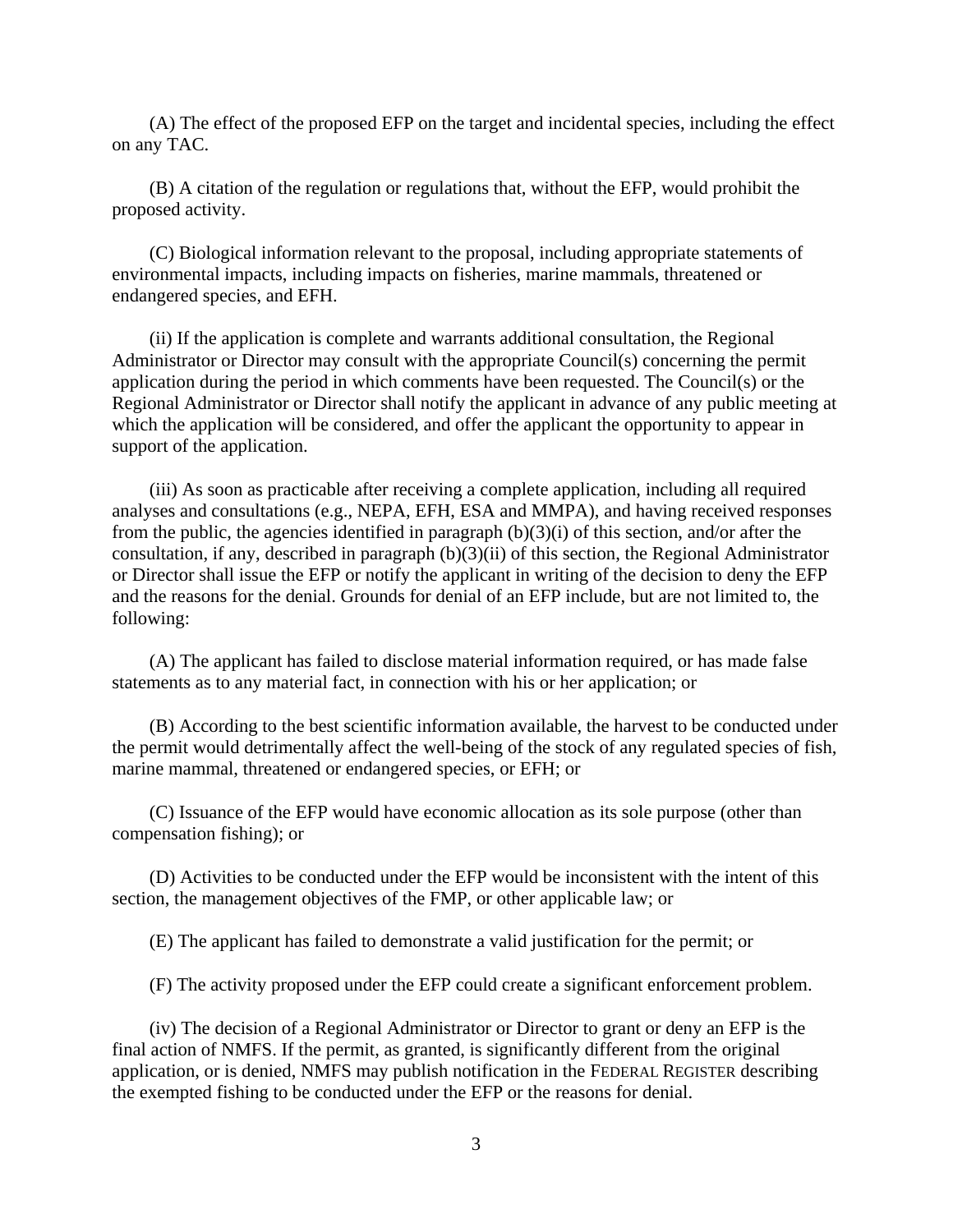(v) The Regional Administrator or Director should attach, as applicable, terms and conditions to the EFP, consistent with the purpose of the exempted fishing and as otherwise necessary for the conservation and management of the fishery resources and the marine environment, including, but not limited to:

(A) The maximum amount of each regulated species that can be harvested and landed during the term of the EFP, including trip limitations, where appropriate.

(B) The number, size(s), name(s), and identification number(s) of the vessel(s) authorized to conduct fishing activities under the EFP.

(C) A citation of the regulations from which the vessel is exempted.

(D) The time(s) and place(s) where exempted fishing may be conducted.

(E) The type, size, and amount of gear that may be used by each vessel operated under the EFP.

(F) Whether observers, a vessel monitoring system, or other electronic equipment must be carried on board vessels operating under the EFP, and any necessary conditions, such as predeployment notification requirements.

(G) Data reporting requirements necessary to document the activities, including catches and incidental catches, and to determine compliance with the terms and conditions of the EFP and established time frames and formats for submission of the data to NMFS.

(H) Other conditions as may be necessary to assure compliance with the purposes of the EFP, consistent with the objectives of the FMP and other applicable law.

(I) Provisions for public release of data obtained under the EFP that are consistent with NOAA confidentiality of statistics procedures at set out in subpart E. An applicant may be required to waive the right to confidentiality of information gathered while conducting exempted fishing as a condition of an EFP.

(4) *Acknowledging permit conditions.* Upon receipt of an EFP, the permit holder must date and sign the permit, and retain the permit on board the vessel(s). The permit is not valid until signed by the permit holder. In signing the permit, the permit holder:

(i) Agrees to abide by all terms and conditions set forth in the permit, and all restrictions and relevant regulations; and

(ii) Acknowledges that the authority to conduct certain activities specified in the permit is conditional and subject to authorization and revocation by the Regional Administrator or Director.